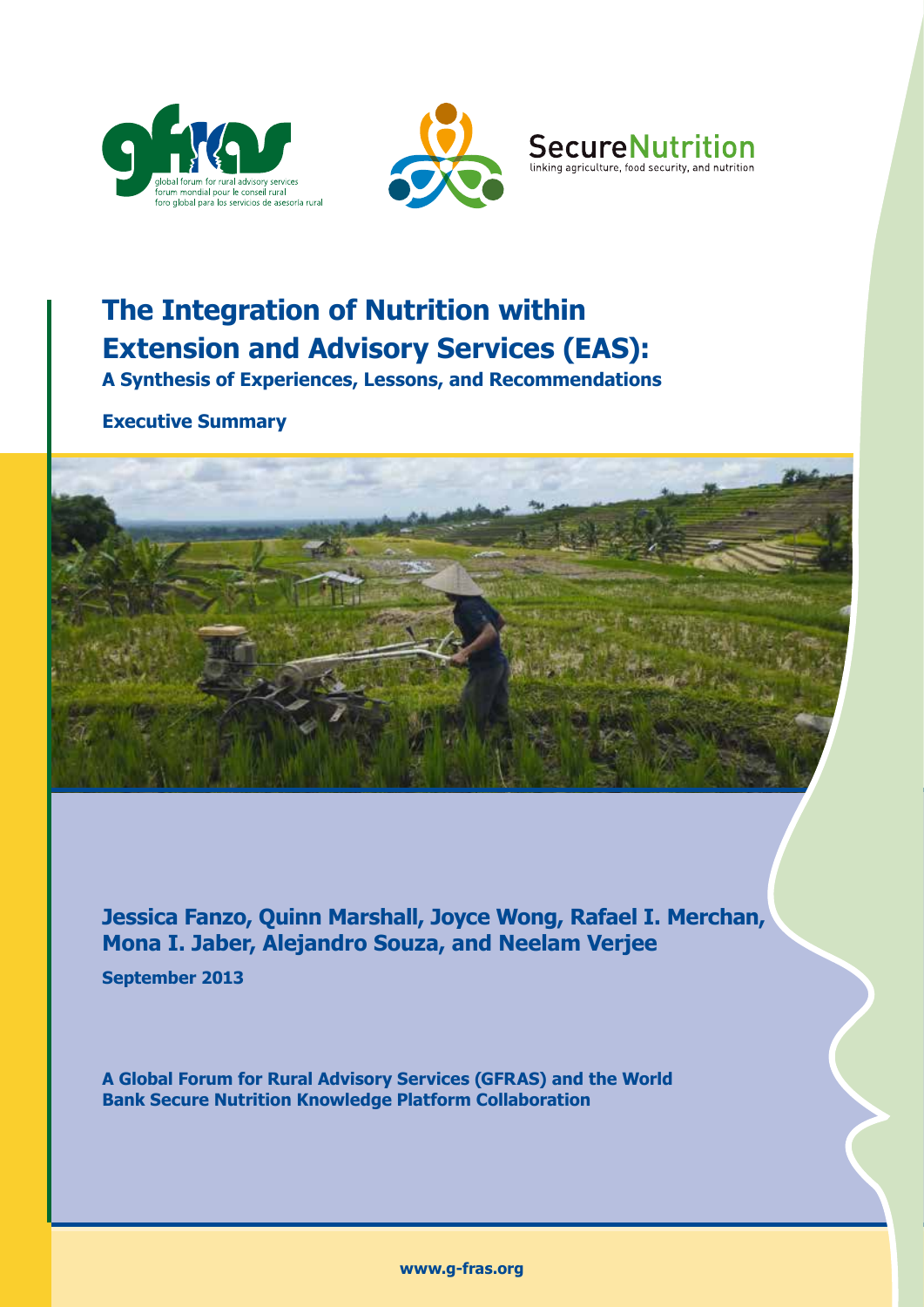The findings, interpretations, and conclusions expressed in this work do not necessarily reflect the views of The World Bank, its Board of Executive Directors, or the governments they represent.

The World Bank does not guarantee the accuracy of the data included in this work. The boundaries, colors, denominations, and other information shown on any map in this work do not imply any judgment on the part of The World Bank concerning the legal status of any territory or the endorsement or acceptance of such boundaries.

Published by: GFRAS – Global Forum for Rural Advisory Services c/o Agridea Eschikon 28 8315 Lindau Switzerland Tel: +41 (0)52 354 97 64 Info@g-fras.org www.g-fras.org

Authors: Jessica Fanzo Quinn Marshall Joyce Wong Rafael I. Merchan Mona I. Jaber Alejandro Souza Neelam Verjee

Citation:

Fanzo, J., Q. Marshall, J. Wong, R. I. Merchan, M. I Jaber, A. Souza, and N. Verjee. 2013. The Integration of Nutrition into Extension and Advisory Services: A Synthesis of Experiences, Lessons, and Recommendations. Lindau, Switzerland: Global Forum for Rural Advisory Services.

Photos: All photos including cover page by Jessica Fanzo

Graphic concept and design: Ana María Hintermann-Villamil, webhint.ch, Gümligen, Switzerland

Graphic realization: Isabel Jost, PolyCrea, Laupen, Switzerland

2013, Lindau, Switzerland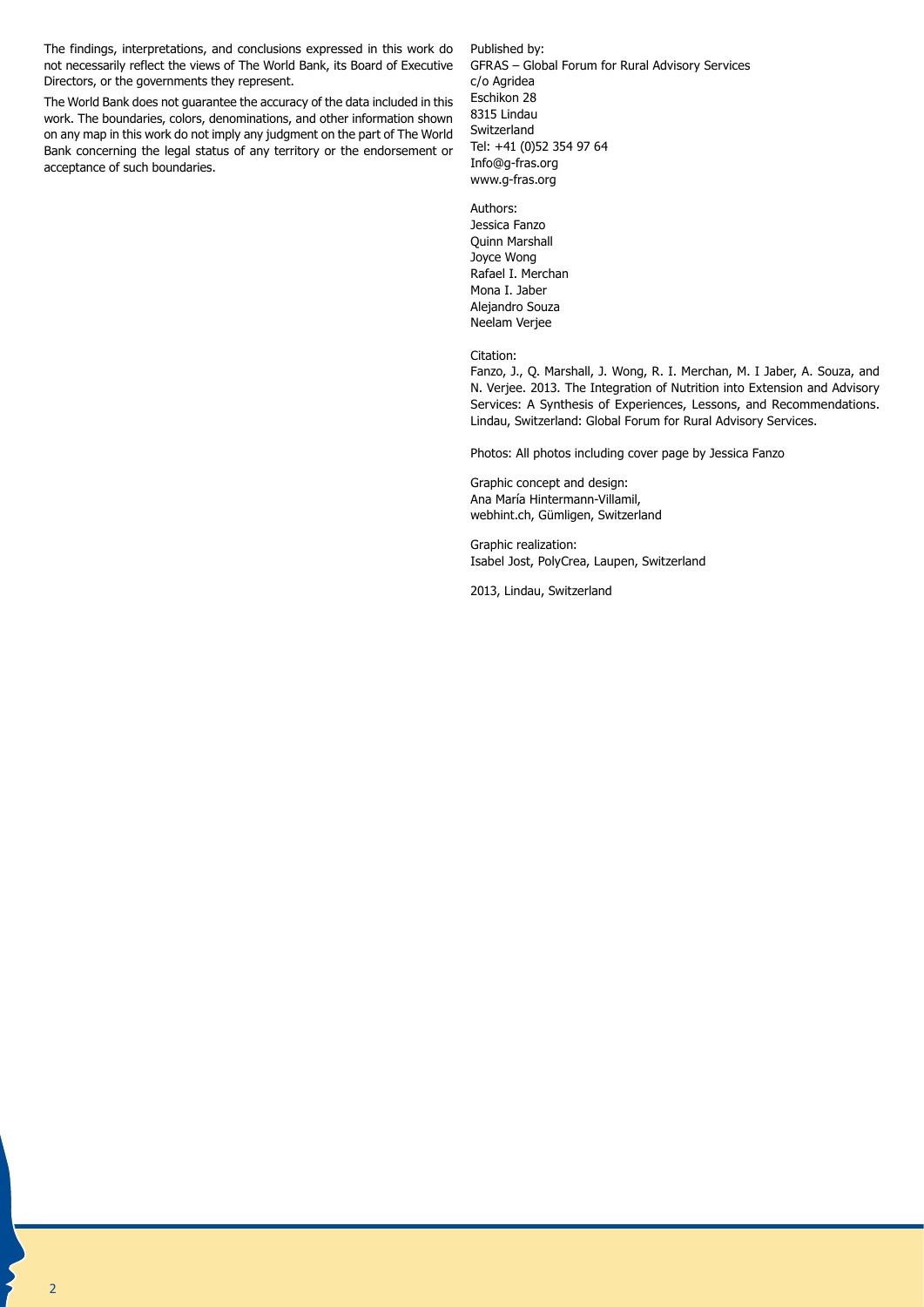# **Executive Summary**

### **Introduction**

There is heightened awareness globally, within development institutions and governments, for the potential of the agriculture sector to influence the production and consumption of nutritious foods necessary for healthy and active lives.

Nutrition-sensitive agriculture aims to maximize the impact of nutrition outcomes for a population through sustainable farming systems that employ a "nutrition lens," while minimizing the potential for unintended negative consequences that may result from the sector's economic and production-driven goals. However, the linkages between agriculture and nutrition – and the mechanisms for effectively delivering nutritionsensitive agriculture services to rural households – are not well documented.

Agricultural extension and advisory services (EAS) are often mentioned as a promising platform for the delivery of nutrition knowledge and practices, due to the close interaction that EAS agents have with farmers through their role as service providers in rural areas. Yet the context in which any nutrition knowledge is delivered by EAS agents, and the mechanisms for doing so, is unclear.

The purpose of this study was to examine the integration of nutrition and agricultural EAS in Africa, South Asia, and Latin America and the Caribbean. For the purpose of this report, EAS encompasses all activities aimed at providing information and services needed by farmers and other actors in rural settings, which assist them in developing their own technical, organisational, and management skills and practices, so as to improve their livelihoods and well-being. Specific objectives of the research were to:

- 1. Understand the extent to which nutrition is included in the portfolio of EAS activities.
- 2. Document the nutrition content of training provided to EAS agents, as well as the nutrition messages delivered by EAS agents to farmers and other clientele.
- 3. Understand the extent to which EAS agents coordinate and/or duplicate nutrition-related services with workers from other sectors.
- 4. Understand the challenges faced by EAS and identify opportunities for strengthening these services.
- 5. Identify good practice country or program cases, noting comparative advantages of different types of providers and/or nutrition advice from EAS agents verses other sectors.

### **Methodology**

Researchers used a systematic literature review, survey, and semi-structured key informant interviews. Data were collected between December 2012 and June 2013.

The systematic review utilised the GFRAS "Worldwide Extension Study" database and both white and grey literature from 1960 to the present. The literature search resulted in 232 documents of which 25 were deemed relevant and summarised in the report.

The online survey was targeted at respondents familiar with either nutrition or EAS, and was hosted on eight agriculture/ nutrition websites and advertised through various agriculture/ nutrition communities. The survey focused on the following themes: good practices for linking nutrition and home economics in EAS; effective dissemination of nutrition messages; available EAS training programs and their respective locations; capacities, gaps, challenges, and activities for integrating nutrition within EAS; mechanisms for functional collaboration between ministries; and women's role in EAS. In total, 68 responses were received.

Semi-structured key informant interviews focused on the following themes: good practices and approaches to integrating nutrition within EAS; nutrition training topics, interventions, and messages; capacities required and challenges faced by EAS agents; technical, institutional, and political support required to integrate nutrition within EAS; and conditions for scaling the integration of nutrition within EAS. Interviews were conducted in the language of the participant, recorded and transcribed, and analysed using Daily Interpretative Analysis. In total, 38 interviews were conducted.

Funding for the study was provided by the World Bank's SecureNutrition Knowledge Platform and the Global Forum for Rural Advisory Services (GFRAS).

The research findings are summarised below. The full report includes illustrative quotes from survey participants and lessons learned at the end of every section. The full report also includes twelve country case studies featuring examples of specific projects, programmes, and initiatives that have integrated nutrition within EAS.

### **Findings**

## **Integration of Nutrition within EAS**

The rationale for the integration of nutrition within EAS lies in the opportunity to leverage key strengths of agriculture EAS systems and agents, including: (a) an established infrastructure (b) reach (c) community trust, and (d) and cultural awareness, including (e) an understanding of how to mitigate the constraints faced by farmers. However, the extent to which it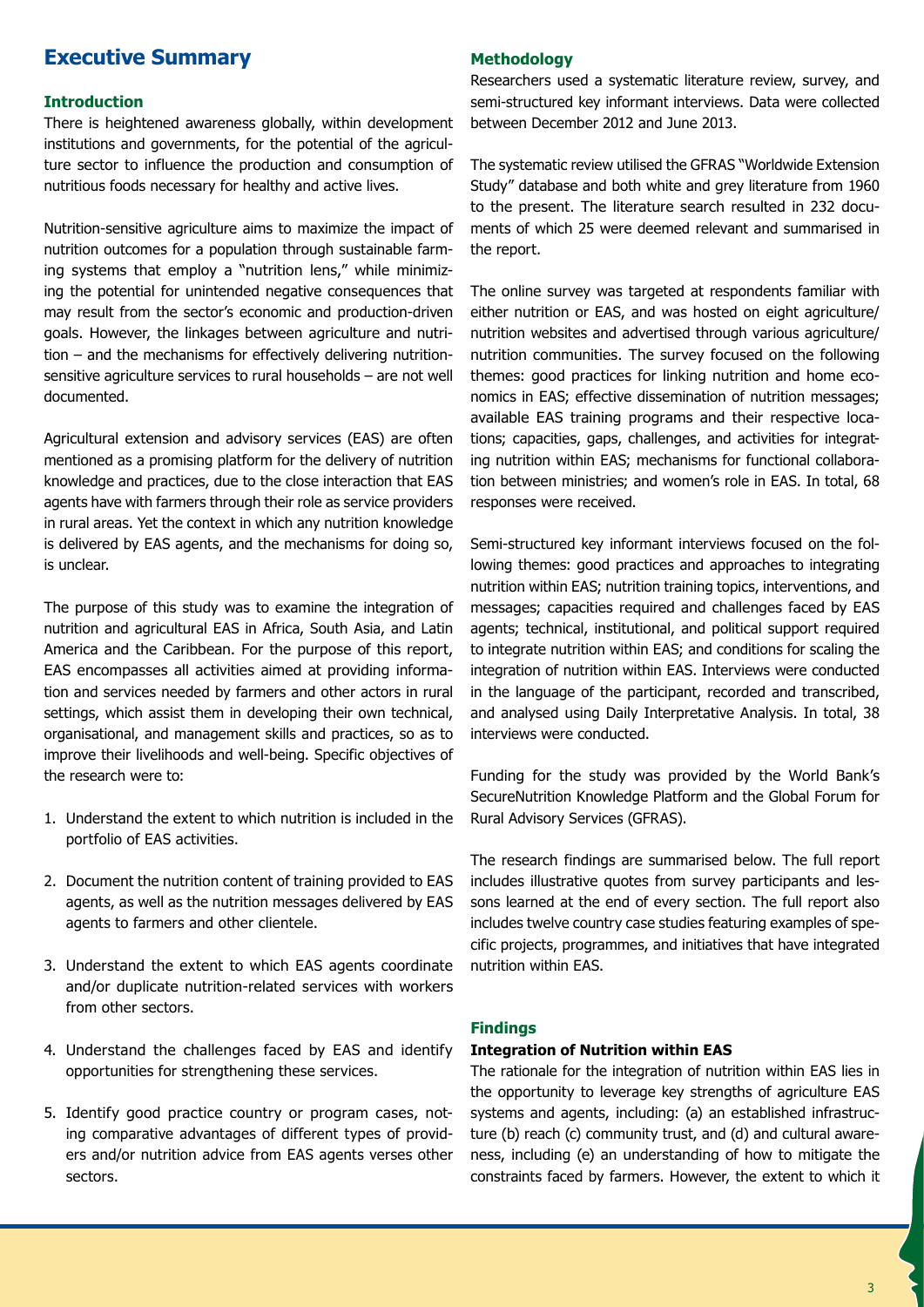is effective to rely on agricultural extension agents to deliver nutrition messaging is uncertain. Also, few of the integrated approaches have been implemented at scale and, although there are pilots underway, there is scant evidence for their effectiveness currently available.

Consequently, although this report is premised on the notion that there is potential to increase alignment and collaboration of nutrition and agriculture through EAS, there are in fact differing opinions as to whether integration is viable or beneficial, and countries approach the integration of nutrition within EAS in different ways. This study indicates that countries vary in the scope of their integrated nutrition EAS programs and activities, the types of organizations that are involved in implementation, and the core functions of EAS agents, including how they incorporate nutrition messaging and the clientele they target. Rather than a comprehensive national nutrition EAS program, some countries target EAS towards specific regions based on their burden of malnutrition, food insecurity, or poverty. EAS agents may work in the public sector, the private sector, or may even be volunteers who have been nominated by their community. The services provided by EAS agents working in nutrition are diverse, and their role often extends beyond that of the traditional frontline agricultural extension agent.

While integrated EAS models often involve frontline agents who are charged with managing a wide range of activities, messages, and other responsibilities, other models exist, including those that pair agricultural extension agents with nutrition extension agents who then work together in the community. This study identified the following eight distinct nutrition EAS functions:

- 1. Generalist Have a broad range of agriculture-based knowledge relating to farming systems, fertilizers, and/or marketing, in addition to knowledge on rural poverty alleviation and development issues, nutrition.
- 2. Nutrition specialist Focus on nutrition and serve as technical backstops, providing ongoing training to frontline extension agents. They are responsible for relaying relevant information from the research to frontline agents, and in turn gather feedback from frontline agents concerning the local needs of the community.
- 3. Generalist with access to nutrition specialists Agriculturefocused with basic training in a range of topics including nutrition. With an understanding of the potential causes of malnutrition, they assist the community in accessing nutrition resources and/or services, including nutrition specialists.
- 4. Home economics extension agent Nutrition specialists, typically female and housed within Agriculture ministries,

who are responsible for addressing the nutritional needs of vulnerable family members, care and feeding practices, food preparation, and intra-household distribution of food. They were a fixture of EAS during the 1970s and 1980s, before the role was refocused towards agricultural production.

- 5. Lead farmer / Community volunteer Community members who are trained by EAS agents to be farmer-to-farmer "promoters" within their own community. Assisting with agriculture training and/or the dissemination of nutrition messaging, they serve to extend the reach of the EAS agents. The approach aims to move away from a dependence model towards one where community members are learning the skills and the methods to share them.
- 6. Farmer field school (FFS) facilitator Typically local, national, or international NGOs that lead community farmers in experiential group learning activities, including experiments with different cultivation techniques, field observations, and group analysis. While the focus is primarily on agricultural production, the participatory nature of FFS provides an entry point to the discussion of other priority issues such as HIV, gender, and nutrition.
- 7. Health sector extension agent / Community health worker (CHW) – Considered to be the main source of nutrition education by female beneficiaries, CHWs offer a direct entry point for nutrition messages. They provide nutrition counseling that touches upon components of a balanced diet, the importance of kitchen gardens, and appropriate feeding practices for children.
- 8. Educator Teachers and professors can play an important role in nutrition messaging, however the emphasis on nutrition within school curricula varies across countries.

Although there is potential for overlap for the delivery of nutrition messaging between functions, findings from this study suggest that few extension agents provide this service and thus there is in actuality little duplication in duties.

# **Integration challenges**

- **•** Weak evidence base: There is a lack of conclusive evidence for the efficiency and cost-effectiveness of integrated agriculture-nutrition interventions and their impact on food and nutrition security, including which elements of agriculturenutrition programming are essential. In some countries, little is known about the capacity, quality of service, and performance of nutrition-sensitive agriculture interventions.
- **•** Funding: Integrating nutrition within EAS incurs additional costs (e.g. training, logistics, activities, etc.) for systems that are, generally, already under-funded and may not have the necessary financial or human resource capacity. Lacking evi-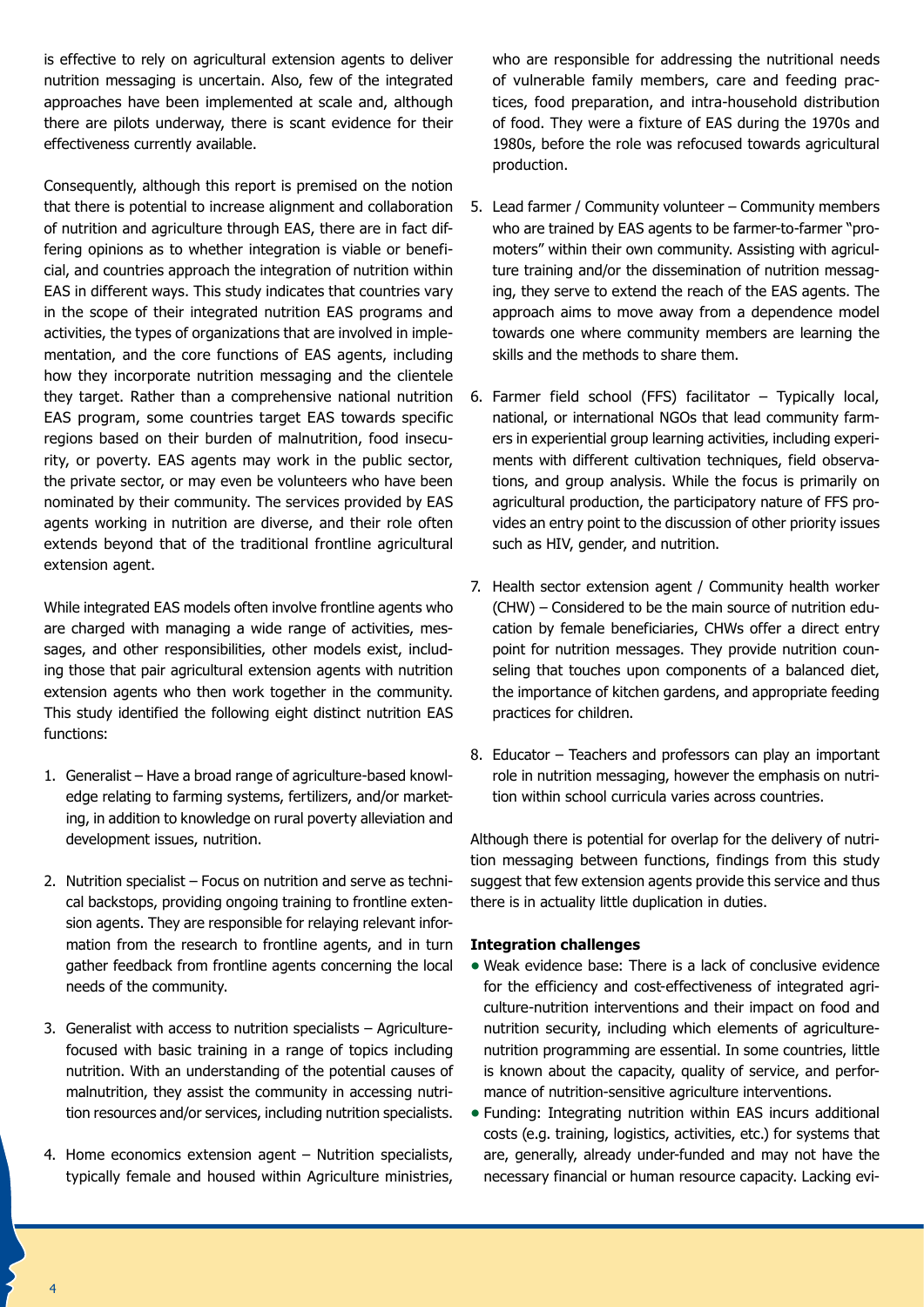dence for cost-effectiveness, the argument for budgetary allocation is weak.

- **•** Human resources: There are insufficient numbers of EAS agents – especially with nutrition expertise – and high rates of turnover, primarily as a result of low pay, poor incentives, and task-overload. Adding additional tasks to already overstretched staff is often met with resistance.
- **•** Political disruption: Public EAS is the product of national level policies and politics, institutional dynamics, and institutionalised management systems. As a result, it is vulnerable to political pressure and trends that affect political will.
- **•** Gender inequality: It is notable, given the importance of gender in nutrition and agriculture, that only 15% of extension agents worldwide are women and just 5% of women benefit from EAS. Gender inequality persists in many facets of nutrition and agriculture, including intra-household food distribution, land and property rights, access to agricultural inputs, and access to credit and agro-processing. Reversing the inequality that results from embedded gender relations requires long-term behavioural change that is difficult for extension agents to bring about on their own, without corresponding changes in the broader policy environment.

### **Multisectoral Coordination**

The public sector is the largest provider of EAS (80%) compared to non-governmental organisations and civil society organisations (12%), and the private sector (5%). These sectors operate at different levels and in varying capacities. No single nutrition EAS function addresses all areas where intervention is needed, and these functions are in fact not mutually exclusive within a single country. Consequently, in an integrated EAS system, agents from different disciplines must work together towards common objectives. Multisectoral coordination, particularly between the agriculture and health sectors, lies at the heart of integrating nutrition within EAS. This level of coordination is a political challenge requiring institutional innovation to facilitate and generate political pressure.

This study elucidated a few examples of efforts to coordinate EAS activities. In the "model village" approach, frontline staff from both ministries work together to conduct participatory rural appraisals, and then jointly address the priorities set out in the action plans and national roadmaps. In other contexts, workshops were organized at the national and divisional levels, which helped to ensure that ministry staff understood the policies and could thereby more easily implement them.

Another example described how plans, activities, and roles of extension agents are jointly reviewed, discussed, and agreed upon at the community level.

#### **Multisectoral coordination challenges**

**•** Funding: There is insufficient funding to facilitate/obligate EAS agents to collaborate with other sectors.



- **•** Lack of joint planning and dialogue: An important issue is how to motivate, initiate, and sustain such multisectoral initiatives. Increased governance and ministerial collaboration is needed.
- **•** Expanded mandate: Donors and policy makers expand the mandate of EAS at the expense of other service provisions. The degree of involvement for EAS agents delivering nutrition services are not based on the budgets allocated for staff and other competing national priorities.
- **•** Local coordination: Although there may be coordination at the national ministry level, coordination is often insufficient at the level at which projects are being implemented. As a result, nutrition falls through the cracks for both EAS agents and health workers.
- **•** Shared language: Different sectors use different terminology; there is need for a common "language" across disciplines.

### **Nutrition Messaging**

EAS agents delivering nutrition services focus thematically on crops and food, and to a certain extent on livestock and natural resource management, with an overall aim towards enhancing the availability, access, and utilisation of nutritious foods. Some EAS agents delivering nutrition services focus on addressing the needs of commercial farmers and promotion of market goods; others work primarily with smallholder and/or women farmers. Participants consulted for this study disagreed on whether EAS can or should aim to reach individual households; there is evi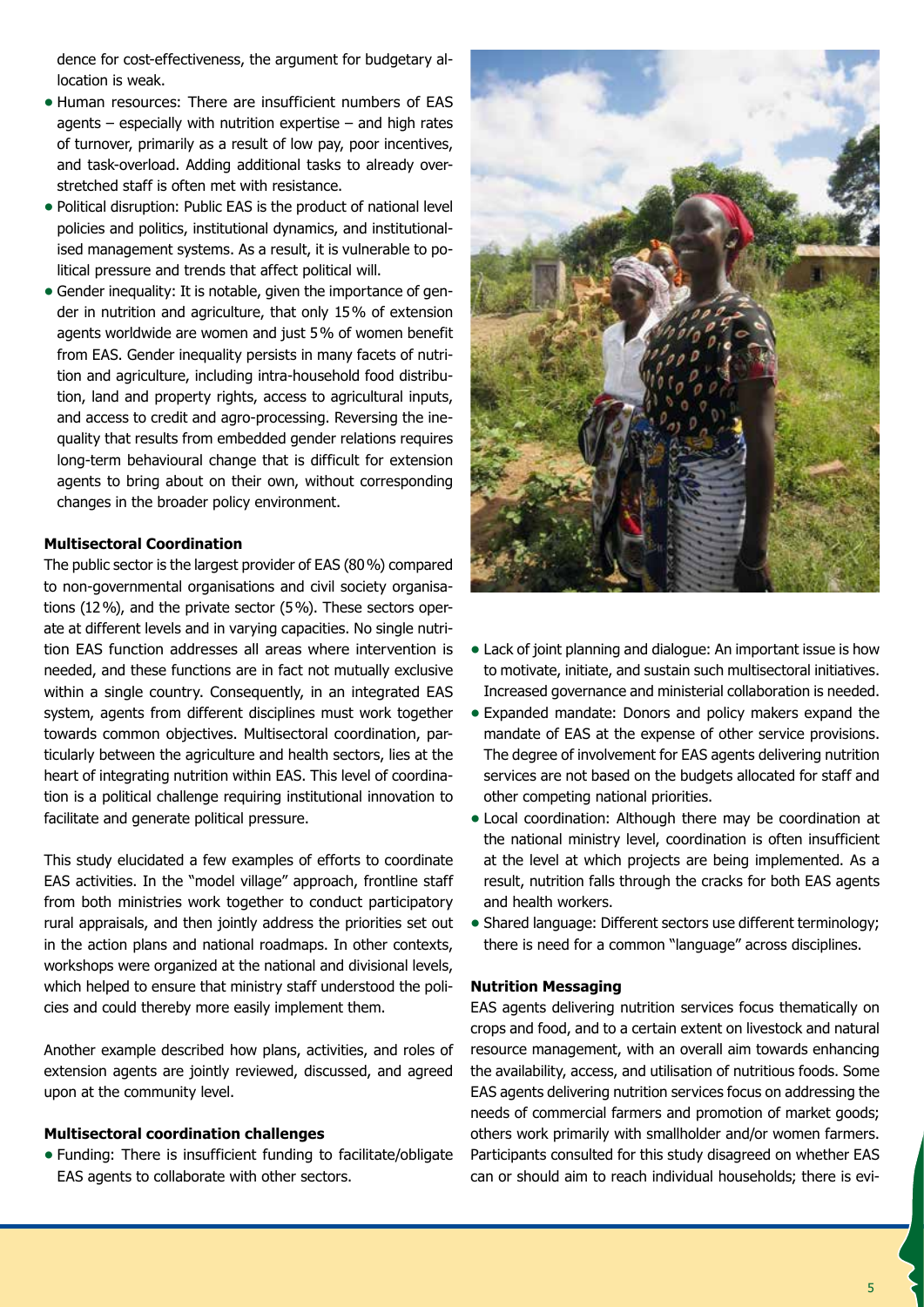dence to suggest that follow-up at the household level is neither viable (through EAS) nor necessary.

The specific activities undertaken by EAS agents delivering nutrition services depend on the model implemented, but cover the key components of food security (availability, access, and utilisation). This study identified the following practices that EAS agents delivering nutrition services promote:

# **Component Availability**

# **Practices promoted**

- **•** Crop diversification and increased nutrient-dense foods through the introduction of locally available, affordable, and easily-adoptable nutritious foods, and/or biofortified crops such as orange-fleshed sweet potato (OFSP).
- **•** Home gardening systems including urban gardens, container gardening, and small plot agriculture.
- **•** Effective farming techniques to raise quality of production and yield, such as drip-irrigation, intercropping, and the use of inputs and/or equipment.
- **•** Reduction of post-harvest losses through the promotion of improved techniques for harvesting, drying, and storing.
- **•** Enhancement of overall nutritional quality through promotion of post-processing techniques to remove anti-nutrients.
- **•** Breeding animals for protein sources.

# **Access**

- **•** Enhanced marketing strategies for nutrient-rich vegetables.
- **•** Improved linkages to markets.
- **•** Increasing the availability of missing sources of nutrition through engaging communities to track the seasonality of local foods.
- **•** Income generation.

# **Utilization**

- **•** Increased dietary diversity.
- **•** Use of weaning with foods rich in vitamins and minerals, and recommended infant and young child feeding (IYCF) practices.
- **•** Awareness of the basic benefits of a nutritious diet, including the quality and quantity of food required, and the role of each food group.
- **•** Recipes and food preparation techniques that maximize the nutritional benefit of locally available foods.

Additionally, some EAS agents are involved in nutrition surveillance, including the design of data collection systems, and promotion of recommended sanitation and hygiene practices.

Participants cite various techniques used by EAS agents to incentivise or otherwise increase receptivity to nutrition messaging in their communities. For example, the potential for selling surplus production can encourage farming households to be more receptive to messaging concerning cultivation of more nutrient-dense crops, or the use of home gardening can serve as an entry point into discussions of utilization, sanitation and hygiene, dietary diversity, complementary feeding, frequency of feeding for children, and other general health issues; some participants cited emphasizing "small doable actions."

Nutrition messaging noted by participants of this study includes principles of improved infant and young children feeding, methods of food preparation that reduce cooking time and/ or enhance nutrient bioavailability, dietary diversity including growing and consuming nutrient-rich vegetables and fruits and animal source foods, women's nutrition, and encouraging handwashing with soap and water before handling food and after defecation.

# **Nutrition messaging challenges**

- **•** Competing priorities: Nutritious foods are just one of many needs that compete for limited cash in rural households, including staples such as sugar and salt, and schooling for their children.
- **•** Demand: There is weak local demand for nutrition information as communities are unaware that undernutrition – especially micronutrient deficiencies or "hidden hunger" – is a problem; undernutrition is therefore not recognized as a priority.
- **•** Materials: EAS agents delivering nutrition services lack educational materials to share with their clients.
- **•** Frequency and penetration: The minimum frequency and level of penetration that nutrition messaging needs to achieve in order to be effective is unknown.
- **•** Time: Nutrition EAS activities can be costly and time-consuming to implement, whether working with individual households or community groups.
- **•** Transportation and materials expenses: EAS agents delivering nutrition services lack access to transportation and materials that they need to carry out their duties. The lack of free or affordable transportation in particular is a disincentive to reach communities or to make repeat journeys.
- **•** Effectiveness: Nutrition EAS activities may not work as well for nutrition-sensitive practices that do not have a short-term, tangible, and visible benefit (e.g. savings from reduced pesticide use).

# **Training for EAS**

Each of the nutrition EAS practices draws, to varying degrees, on different skills and knowledge. Training is considered by participants of this study to be a fundamental "good practice" and one that is crucial for building institutional capacity in nutrition, reinforcing government activities in agriculture and nutrition, and furthering sustainable change. The need for adequate training is especially important in adopting new methodologies.

Training takes place at different levels: within projects, within vocational training, and within other formal education systems. Participants in this study noted the importance of periodic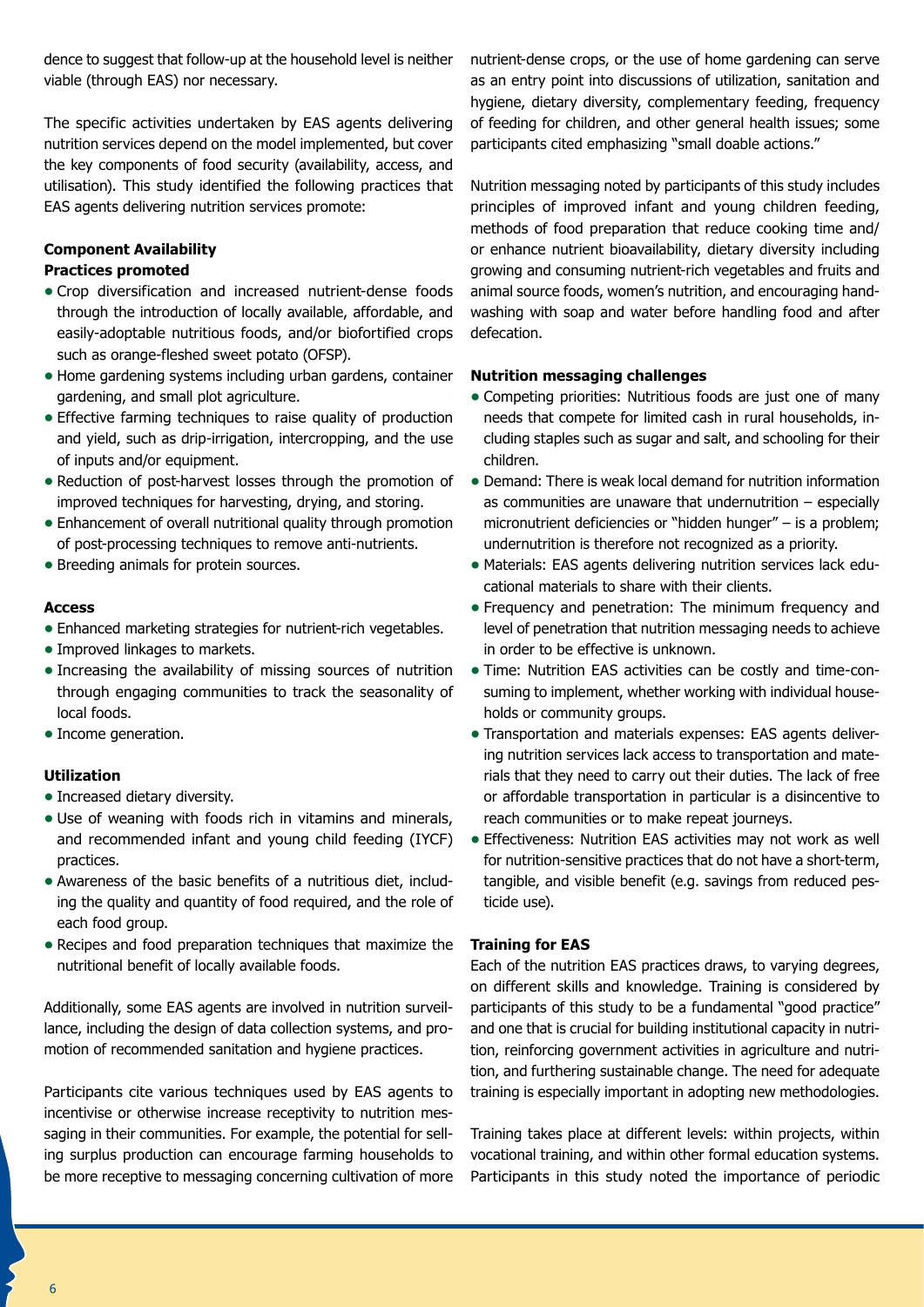

refresher training to reinforce key concepts and skills; engage in hands-on learning to narrow the gap between theory and practice, and to hone the interpersonal skills required to be effective; feedback through either mentorship and/or existing peer venues in which to share experiences and challenges, raise concerns, engage in joint problem-solving, and solicit specialised support.

The Food and Agriculture Organization (FAO) first introduced nutrition concepts into the training of extension personnel for rural development projects in the 1960s. While EAS agents are not expected to be experts on all topics, the effectiveness of EAS agents delivering nutrition services hinges upon sufficient understanding of the nutrition-related issues in the communities in which they operate. They must expand beyond the sole focus on food production to incorporate food consumption and to some degree, food utilisation, and feel comfortable talking to farmers about the linkages between agriculture and nutrition.

The importance of the skills and capabilities of EAS agents delivering nutrition services must be underscored. The knowledge required encompass agriculture, nutrition, nutrition-sensitive agriculture, and related issues such as gender, and water, sanitation and hygiene. The findings from this study suggest that EAS agents delivering nutrition services must be conversant in:

- **•** Farm management, production, drying, and storage techniques, as well as the physical terrain and agro-ecosystem in which they operate;
- **•** The importance of nutrition and nutrition-related concepts, including the causes and consequences of malnutrition, food groups and what constitutes good nutrition, food preparation and preservation, and the ability to recognize nutritional needs – particularly for women during the 1,000-day window between pregnancy and her child's second birthday;
- **•** The basic nutritional characteristics of locally available crops and how families can use them in their diets to improve nutrition and/or fill nutritional gaps, including crops which may be undervalued by the community;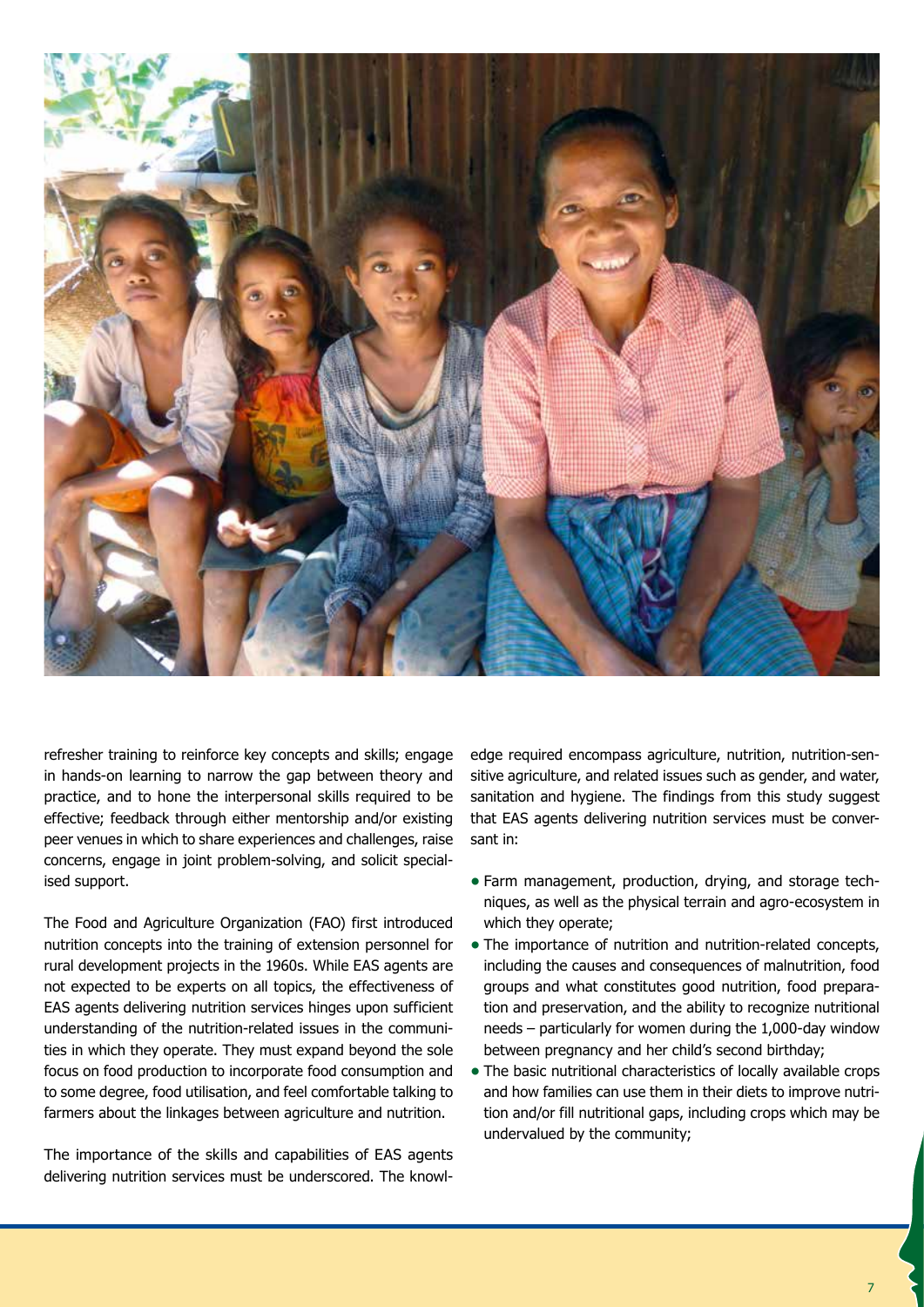- **•** Cultural norms and gender dynamics that may impact nutrition, and appropriate water, hygiene, and sanitation practices; and
- **•** The potential for unintended consequences of intervention and the "do no harm" considerations to mitigate them.

Beyond understanding the importance of nutrition and the purpose for intervention, EAS agents delivering nutrition services must believe in the ability of households to make behavioural changes and, to that end, must effectively employ a wide range of soft skills, including: communication (e.g. demonstration techniques, use of visual aids, negotiation), management, facilitation (e.g. participatory techniques, demand articulation), motivation (e.g. community organisation, mobilisation, and stakeholder engagement), critical thinking and problem solving, adaptation of new knowledge and skills, and cultural competency, including context-specific strategies to utilise local knowledge, the ability to communicate with clients in their language, and gender sensitivity.

Some training and counselling materials intended for EAS agents delivering nutrition services are available, and have been translated and adapted for use in several countries throughout Latin America and Africa.

# **Training challenges**

- **•** Shifting emphasis: EAS agents have traditionally promoted staple crops and cash crops as income-generating sources, with an emphasis on production over nutritional benefits and home consumption. Many EAS agents themselves grew up unaware of nutrition and do not understand its importance. Integrating nutrition within EAS requires agents to acquire a toolkit of knowledge and skills that is very different from the one they traditionally have. Although it may be impractical to replace outright the production mandates with nutritional considerations, the current knowledge and skill set of EAS agents is inadequate for the nutrition EAS role. Less than half of survey respondents thought that in their respective countries, EAS agents had specialized skills in nutrition.
- **•** Quality of nutrition training: Nutrition training provided to EAS agents at agricultural schools and universities is widely believed to be ineffective and inadequate. There is a gap between the perceived potential for nutrition EAS, and the commitment/investment in equipping agents with the requisite knowledge and skills.
- **•** Message delivery: Training has often traditionally been based on rote memorisation rather than experiential learning, and EAS agents are more accustomed to delivering standardised messages that capitalise on economies of scale without con-

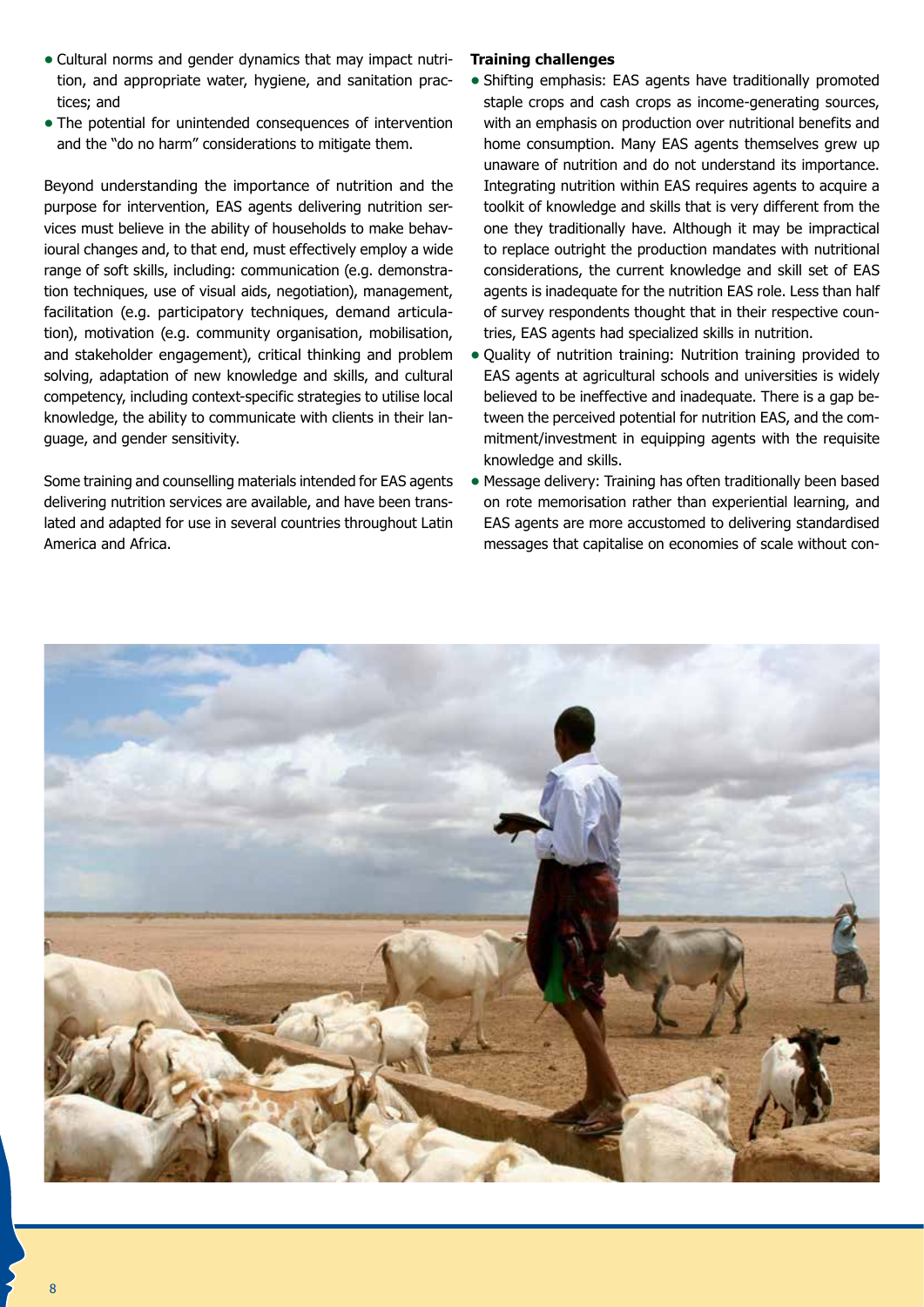sideration for local context and conditions. Training is needed not just on the content, but also how to deliver it.

- **•** Motivation: EAS systems lack mechanisms for motivating inclusion of nutrition, including opportunities for career advancement, performance-based incentives, supervision and monitoring, and mentorship and guidance.
- **•** Nutrition knowledge and skills: There is insufficient training in basic nutrition concepts and skills, including the causes of and possible solutions to malnutrition, anti-nutrients and food safety, nutritional assessment, understanding of the local nutrition context, needs assessment, how to raise awareness of nutrition as a priority, and behaviour-change communication.
- **•** Soft skills: Interpersonal communication skills are arguably the most important ones for EAS agents, but are the most difficult for agents to acquire.

# **Education Techniques Utilized by EAS**

EAS agents are typically trained to incorporate nutrition into their routine services. To be effective, EAS must be tailored to the demands and needs of farmers. Consequently, critical to the success of nutrition in EAS is the ability of agents to create demand for better nutrition and increased nutrition education. Participants of this study noted the importance of employing adult learning principles, and emphasised interactive learning and incorporation of effective educational materials for distribution.

Demonstration is a common technique used by agents to create demand and effect change in the communities they work in. Varying types of community garden systems are commonly employed as an informal resource for learning, enabling communities to build their knowledge through testing different crops and assessing their joint benefits for soil fertility and nutrition. For example, in the "mother-baby" system, "mother" trials with all available crops are conducted on village land, and individual farmers carry out "baby" trials of one or two crops. Other forms of demonstration commonly employed by EAS agents delivering nutrition services include field days, exhibitions and shows, and farm visits.

EAS agents also frequently employ peer-to-peer engagement through model farmers and/or community champions/promoters using a "train-the-trainer" approach. Another technique successfully employed by participants of this study is the "walkand-talk" methodology, wherein agents are trained, with every client interaction, to pick up and start talking about a range of topics. Another related example conducted by agents and focused on women are forest walks to harvest wild nutrientdense foods, which are followed by demonstrations in how to prepare and incorporate the food into conventional dishes.

In addition to such integrated education techniques, participants of this study also noted working with small groups, mass media, or other creative methods for delivering culture-specific nutrition messages. Key to engaging community members is first determining which communication channels are most effective, and then finding creative ways to leverage available technology and community platforms. Participants mentioned the use of mobile phones, internet, radio, TV, billboards, and video, as well as interactive group learning venues such as community theatre.

Participants of this study disseminated nutrition messaging via educational materials such as posters, pamphlets, and booklets, as well as innovative low-cost multimedia that can be shared among community members, such as cassette tapes or mobile devices. Digital Green, a particularly innovative initiative started in India cited by study participants, enables community members to produce videos on nutritional topics that can be shared almost immediately. Multimedia mechanisms are especially helpful in overcoming illiteracy.

### **Education techniques challenges**

- **•** Cost-effective activity selection: EAS agents must work with the characteristics and constraints of the community in determining which techniques to employ, and where and at what level they ought to work. Some activities require a high level of support from EAS agents, and cost-effectiveness becomes an important consideration. Where the EAS agent-to-farmer ratio is low, numerous visits and the associated expenses may result in high per client cost.
- **•** Culturally appropriate activity selection: EAS agents must also consider the cultural context in the selection of nutrition EAS activities to employ. For example, farmer field schools may not be feasible if agents are not in a position to experiment with new approaches, literacy and education levels may influence whether a program can effectively utilize communitylevel champions, and alternative mechanisms may need to be devised for cultures where it is not acceptable for male EAS agents to address women.
- **•** Reaching the community: EAS agents have to devise ways to reach the community and to find times when farmers are available.
- **•** Inclusivity: EAS agents have traditionally targeted their resources and interventions towards male farmers, and are now called upon to ensure that illiterate farmers and women farmers are not excluded from this outreach.

*Executive summary edited by Andrea Spray, based on the report "The Intregration of Nutrition into Extension and Advisory Services: A synthesis of experiences, lessons, and recommendations" authored by Jessica Fanzo, Quinn Marshall, Joyce Wong, Rafael I. Merchan, Mona I. Jaber, Alejandro Souza, and Neelam Verjee. Report available at www.g-fras.org.*